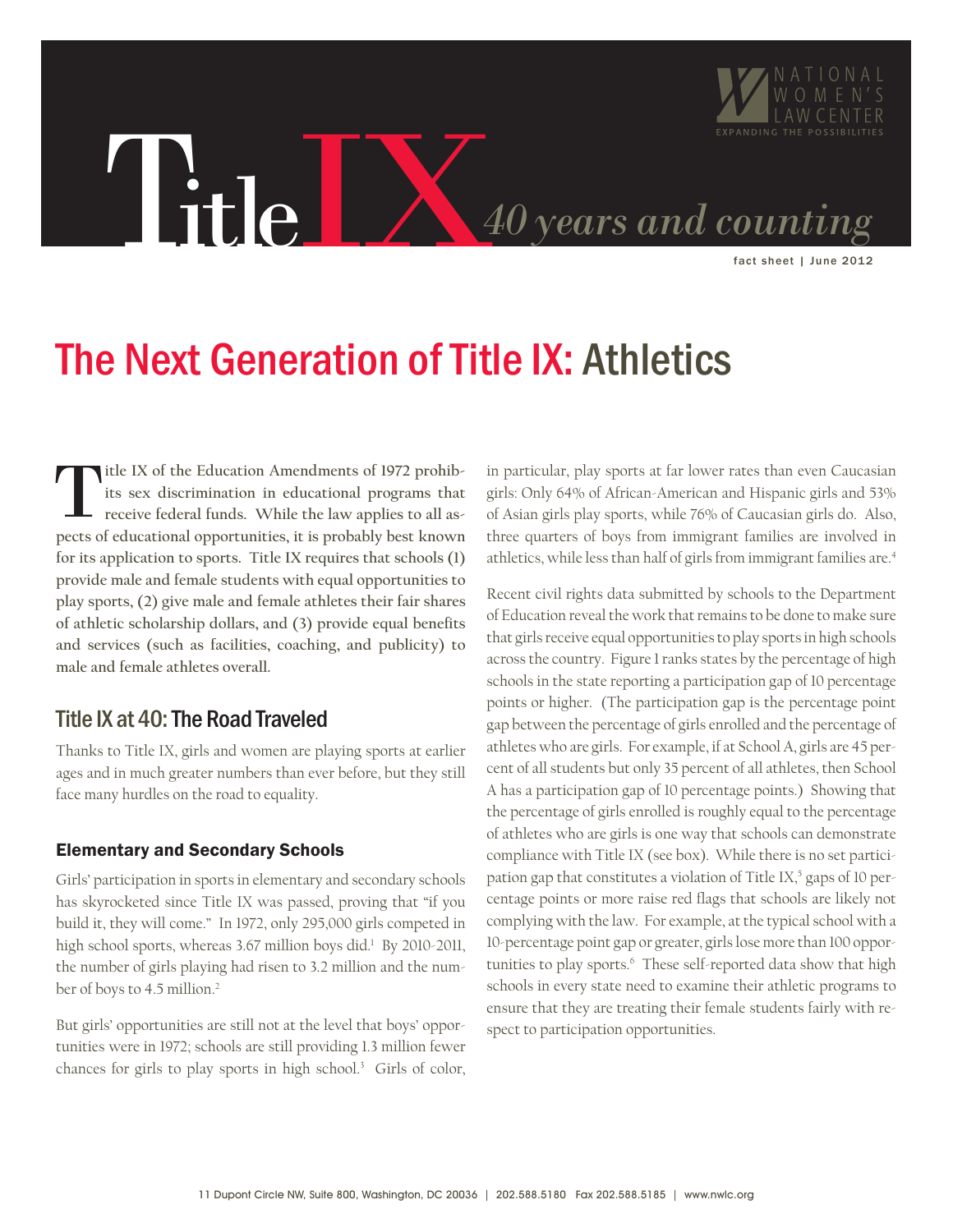#### Figure 1

| Rank                             | <b>State</b>                   | Percentage of high schools<br>in the state reporting a<br>participation gap of 10<br>percentage points or higher |
|----------------------------------|--------------------------------|------------------------------------------------------------------------------------------------------------------|
|                                  |                                | 2.0%                                                                                                             |
| $\mathbf{1}$                     | New Hampshire                  |                                                                                                                  |
| $\overline{2}$                   | <b>Hawaii</b>                  | 4.8%                                                                                                             |
| 3                                | Maine                          | 7.5%                                                                                                             |
| $\overline{4}$                   | <b>Minnesota</b>               | 10.7%                                                                                                            |
| 5                                | Vermont                        | 11.4%                                                                                                            |
| $6\phantom{1}$<br>$\overline{7}$ | <b>Montana</b><br>North Dakota | 13.6%                                                                                                            |
| 8                                |                                | 14.5%<br>15.4%                                                                                                   |
| 9                                | Washington<br>South Dakota     | 15.7%                                                                                                            |
| 10                               | Colorado                       | 16.1%                                                                                                            |
| 11                               | <b>Massachusetts</b>           | 17.3%                                                                                                            |
| 12                               | Connecticut                    | 17.5%                                                                                                            |
| 13                               | Wyoming                        | 17.6%                                                                                                            |
| 14                               | <b>Rhode Island</b>            | 19.4%                                                                                                            |
| 15                               | Wisconsin                      | 19.6%                                                                                                            |
| 16                               | Alaska                         | 20.2%                                                                                                            |
| 17                               | Pennsylvania                   | 20.2%                                                                                                            |
| 18                               | Kentucky                       | 22.7%                                                                                                            |
| 19                               | New Jersey                     | 22.8%                                                                                                            |
| 20                               | Michigan                       | 23.9%                                                                                                            |
| 21                               | <b>New York</b>                | 24.7%                                                                                                            |
| 22                               | Maryland                       | 25.3%                                                                                                            |
| 23                               | Oregon                         | 25.5%                                                                                                            |
| 24                               | <b>West Virginia</b>           | 26.9%                                                                                                            |
| 25                               | Kansas                         | 27.2%                                                                                                            |
| 26                               | Utah                           | 27.2%                                                                                                            |
| 27                               | Nebraska                       | 27.5%                                                                                                            |
| 28                               | Virginia                       | 27.7%                                                                                                            |
| 29                               | <b>Delaware</b>                | 29.0%                                                                                                            |
| 30                               | Florida                        | 29.3%                                                                                                            |
| 31                               | <b>New Mexico</b>              | 29.6%                                                                                                            |
| 32                               | <b>Illinois</b>                | 31.4%                                                                                                            |
| 33                               | lowa                           | 31.5%                                                                                                            |
| 34                               | Indiana                        | 32.0%                                                                                                            |
| 35                               | California                     | 33.5%                                                                                                            |
| 36                               | Missouri                       | 34.5%                                                                                                            |
| 37                               | Idaho                          | 35.4%                                                                                                            |
| 38                               | Ohio                           | 36.1%                                                                                                            |
| 39                               | Nevada                         | 39.5%                                                                                                            |
| 40                               | <b>Oklahoma</b>                | 39.8%                                                                                                            |
| 41                               | Arizona                        | 41.2%                                                                                                            |
| 42                               | <b>Arkansas</b>                | 49.6%                                                                                                            |
| 43                               | Mississippi                    | 53.9%                                                                                                            |
| 44                               | <b>North Carolina</b>          | 54.9%                                                                                                            |
| 45                               | Dist. of Columbia              | 57.1%                                                                                                            |
| 46                               | Texas                          | 59.4%                                                                                                            |
| 47                               | South Carolina                 | 61.4%                                                                                                            |
| 48                               | Alabama                        | 62.2%                                                                                                            |
| 49                               | Louisiana                      | 62.2%                                                                                                            |
| 50                               | <b>Tennessee</b>               | 65.4%                                                                                                            |
| 51                               | Georgia                        | 71.6%                                                                                                            |

*Source:* NWLC's calculations are based on U.S. Department of Education, Civil Rights Data Collection (CRDC), flat file. CRDC data are for school year 2009-2010 and cover about 85 percent of the nation's public school students. These data are not intended to be estimates of state or national data. All data in the CRDC are self-reported. Schools are included in NWLC's calculations if they have a 10th grade and reported athletes. Single-sex schools are excluded from NWLC's calculations.

#### Colleges and Universities

Women's participation in intercollegiate athletics has also increased greatly since 1972, when fewer than 32,000 women played sports,<sup>8</sup> women received only 2% of schools' athletics budgets, and athletic scholarships for women were nonexistent.<sup>9</sup> Today, a record 193,232 women compete, over six times the pre-Title IX rate.10

But the playing field is still not level. While more than half of the students at NCAA schools are women, they receive only 44% of the athletic participation opportunities.<sup>11</sup> Moreover, female athletes at the typical Division I-FBS (formerly Division I-A) school receive roughly 28% of the total money spent on athletics, 31% of the recruiting dollars, and 42% of the athletic scholarship dollars.12 In addition, at the typical FBS school, for every dollar spent on women's sports, about two and a half dollars are spent on men's sports.13

> Under Title IX, there are three independent ways for schools to demonstrate that they are providing their male and female students with equal opportunities to play sports. A school must show any **one** of the following:

- (1) the percentages of male and female athletes are about the same as the percentages of male and female students enrolled, or
- (2) the school has a history and continuing practice of expanding athletic opportunities for the underrepresented sex (almost always female students), or
- (3) the school is fully and effectively meeting its female students' interests and abilities to participate in sports.<sup>7</sup>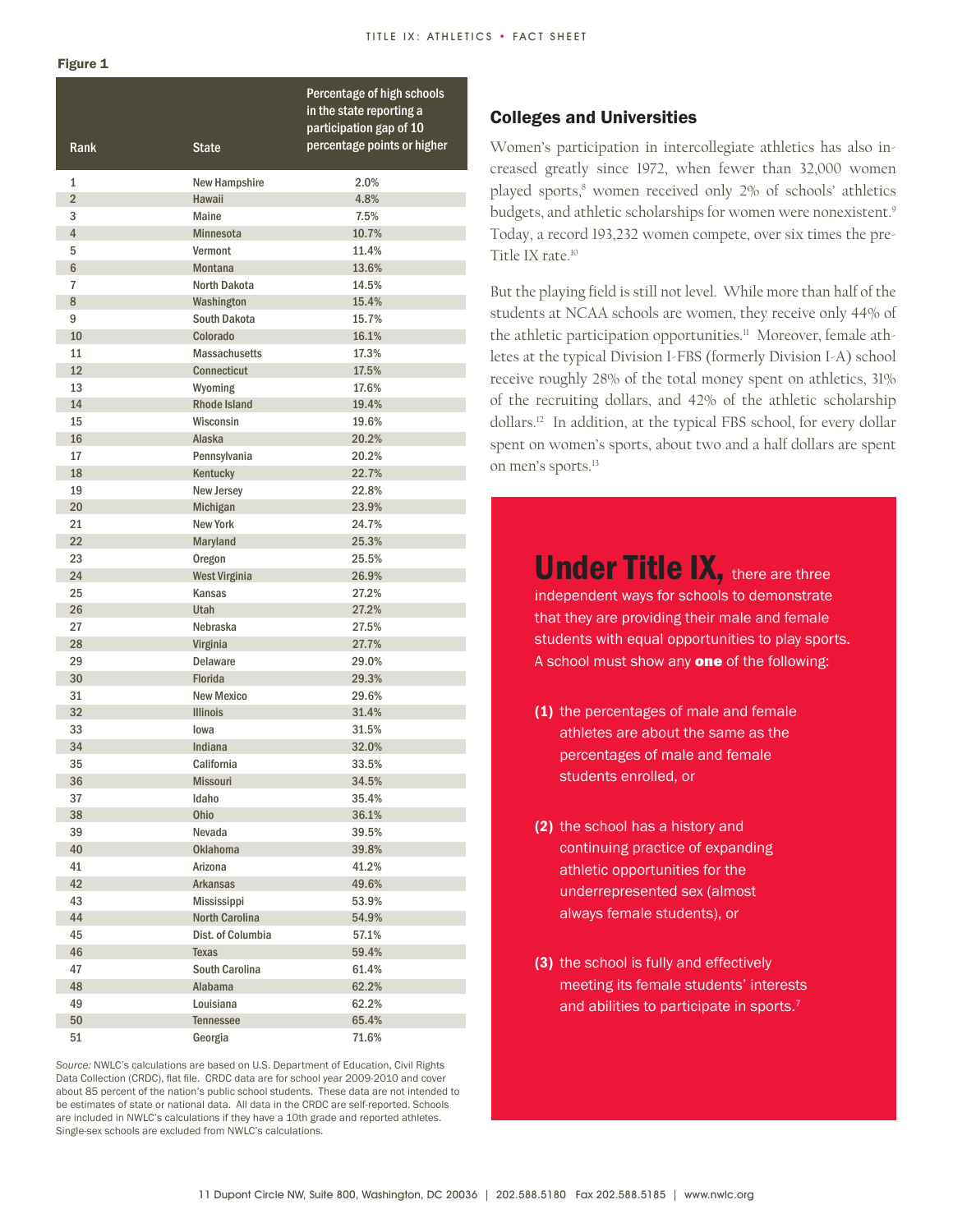### TitleIX Why It Matters: The Impact on Women and Girls

By not providing girls and women with equal opportunities to play sports, schools are denying them the health, academic, and economic benefits that accompany participation. Playing sports decreases a young woman's chances of developing heart disease, osteoporosis and breast cancer.14 Research shows that girls who had opportunities to play sports because of Title IX had a 7 percent lower risk of obesity 20 to 25 years later when they were in their late 30s and early 40s.<sup>15</sup> The study notes that while a 7 percent decline in obesity is modest, "no other public health program can claim similar success."16 Female athletes have higher levels of self-esteem, a lower incidence of depression, and a more positive body image compared to non-athletes.<sup>17</sup> Female student-athletes are also less likely to smoke or use drugs<sup>18</sup> and have lower rates of both sexual activity and pregnancy<sup>19</sup> than non-athletes.

Sports participation also has a positive effect on academic achievement. Young women who play sports are more likely to graduate from high school, have higher grades, and score higher on standardized tests than non-athletes.<sup>20</sup> They are also more likely to do well in science classes than their classmates who do not play sports.21 In addition, the availability of athletic scholarships significantly increases young women's ability to pursue higher education.

Ensuring equal opportunities in sports is especially important for girls of color. Studies show that they are less physically active during adolescence than white girls and that they are less likely to participate in sports outside of school than white girls.<sup>22</sup> Moreover, girls of color drop out of school at alarming rates. While 24% of girls overall fail to graduate on time with a diploma each year, the numbers for girls of color are much worse: 44% of Native American female students, 35% of Black female students, and 34% of Hispanic female students fail to graduate on time.<sup>23</sup>

In addition to helping students stay engaged in school, playing sports has a positive effect on employment outcomes and women's economic security. A study using state-level data concluded that an increase in female sports participation leads to an increase in women's labor force participation down the road and greater female participation in previously male-dominated occupations, particularly high-skill, high-wage ones.<sup>24</sup> Research also shows that more than four out of five executive businesswomen played sports growing up, and the vast majority say that the lessons they learned on the playing field contributed to their success in business.25

## The Road Ahead: **Recommendations** for Action

The U.S. Department of Education's Office for Civil Rights (OCR) should strengthen enforcement of Title IX by initiating more compliance reviews of schools and negotiating robust resolutions of complaints.

OCR should issue further guidance to schools about what they can count as participation opportunities under Title IX.

Federal policymakers should require secondary schools to publicly disclose gender equity data about their sports programs so that communities are aware of how their schools are treating boys and girls in athletics.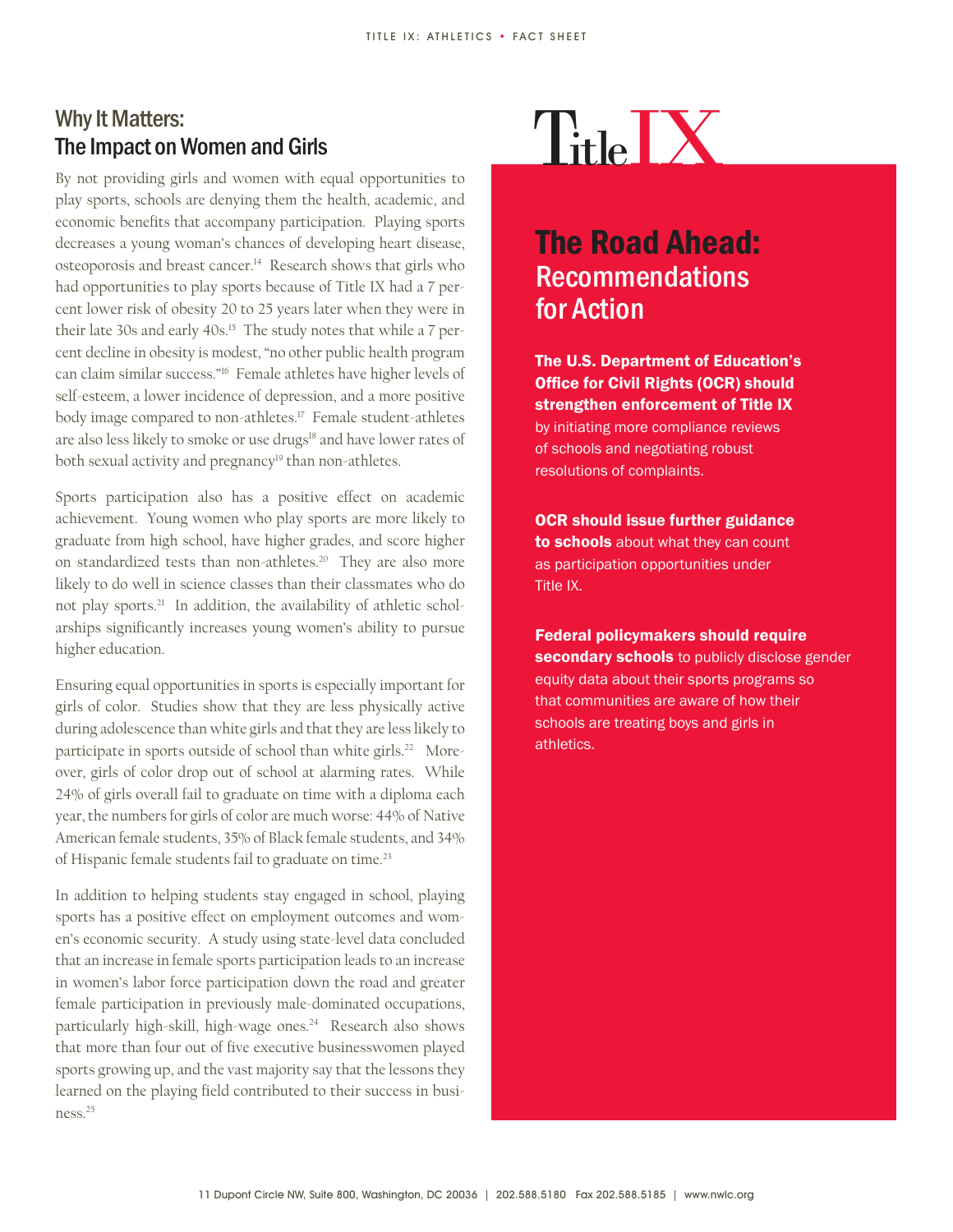#### Next Generation Issues What Counts as a Participation Opportunity for Title IX Purposes?

Schools are adding competitive cheer and flag football for girls in attempts to demonstrate that they are providing equal opportunities for girls to play sports.<sup>26</sup> Yet these activities do not provide female students with the same types of competitive opportunities that male students receive and therefore raise Title IX concerns. Competitive cheer, which is evolving, currently does not provide the same level of competition or championship opportunities as

other varsity sports. Therefore it should not be counted by schools in their Title IX athletic participation numbers.<sup>27</sup> And while flag football is an exciting sport and may be easy to add for girls where a school already has football for boys, the lack of opportunities to play at the college level and earn athletic scholarships in flag football pose Title IX concerns where schools provide boys with varsity sports that all provide such opportunities. Questions also have arisen over whether schools can count indoor track, outdoor track, and cross-country as separate participation opportunities and under what circumstances.<sup>28</sup>

1 NATIONAL FEDERATION OF STATE HIGH SCHOOL ASSOCIATIONS, 2010-11 HIGH SCHOOL ATHLETICS PARTICIPATION SURVEY 52 (2011), *available at* http://www.nfhs.org/content. aspx?id=3282.

- 7 *See 1996 Clarification*. Title IX also requires the equivalent treatment of male and female athletes and the allocation of scholarship dollars among male and female athletes proportional to their representation. *See generally* U.S Dep't of Health, Educ. and Welfare, Office for Civil Rights, *A Policy Interpretation: Title IX and Intercollegiate Athletics*, 44 Fed. Reg. 71,413, 71,418 (Dec. 11, 1979).
- 8 *See* U.S. Department of Health, Education, and Welfare, *Policy Interpretation*, 44 Fed. Reg. at 71419 (1979).
- 9 Remarks of Senator Stevens (R-AL), 130 Cong. Rec. S4601 (daily ed. April 12, 1984).
- 10National Collegiate Athletic Association (NCAA), 1981-82—2010-11 NCAA *Sports Sponsorship and Participation Rates Report* 69-70 (October 2011).
- 11*Id*.
- 12National Collegiate Athletic Association, *2004-10 Gender-Equity Report* 28-36 (January 2012).

16 *Id*.

- 17 *See, e.g*., Staurowsky et al., *supra* note 14, at 41, 44; DON SABO ET AL., HIGH SCHOOL ATHLETIC PARTICIPATION AND ADOLESCENT SUICIDE: A NATIONWIDE STUDY, INTERNATIONAL REVIEW FOR THE SOCIOLOGY OF SPORT (2004) (on file with the Women's Sports Foundation); G. Nicoloff & T.S. Schwenk, *Using Exercise to Ward Off Depression*, 9 PHYSICIAN SPORTS MED. 23, 44-58 (1995); R.M. Page & L.A. Tucker, *Psychosocial Discomfort and Exercise Frequency: An Epidemiological Study of Adolescents*, 29 ADOLESCENCE 113, 183- 91 (1994) (suggesting that physically active adolescents tend to feel less lonely, shy, and hopeless as compared to their less physically active peers).
- 18*The Case for High School Activities* (National Federation of State High school Associations, Indianapolis, I.N.), 2011, at 6, *available at* http://www.nfhs.org/WorkArea/DownloadAsset. aspx?id=6075.
- 19 *See* Staurowsky et al., *supra* note 14, at 38-39 ("According to one recent study, 10% of young adult women with a history of extensive sports involvement in high school has a child outside of marriage, while the number is 25% for those who had little or no involvement in high school sports."); T. Dodge & J. Jaccard, P*articipation in Athletics and Female Sexual Risk Behavior: The Evaluation of Four Causal Structures*, 17 J. ADOLESCENT RES. 42 (2002); Don Sabo et al., WOMEN'S SPORTS FOUNDATION, REPORT: SPORT AND TEEN PREG-NANCY 5-7 (1998), *available at* http://www.womenssportsfoundation.org/home/research/articles-and-reports/mental-and-physical-health/~/media/PDFs/WSF%20Research%20 Reports/Teen\_Pregnancy.ashx; THE PRESIDENT'S COUNCIL ON PHYSICAL FITNESS AND SPORTS, PHYSICAL ACTIVITY & SPORT IN THE LIVES OF GIRLS (Spring 1997), *available at*  http://www.fitness.gov/girlssports.htm.
- 20*See* National Collegiate Athletic Association (NCAA), Graduation Success Rate Report: 1999-2002 Cohorts: Overall Division I (2009), *available at* http://web1.ncaa.org/app\_data/ nH8egsrAggr2009/1\_0.pdf; *The Case for High School Activities* (National Federation of State High school Associations, Indianapolis, I.N.), 2008, at 7, *available at* http://www.nfhs. org/WorkArea/linkit.aspx?LinkIdentifier=id&ItemID=3263 (a state-wide, three-year study by the North Carolina High School Athletic Association found that athletes had higher grade point averages (by almost a full grade point), lower dropout rates, and higher high school graduation rates, than their nonathletic peers); Press Release, University of Central Florida, College of Business Administration, *UCF Study Looks at Diversity in Campus Leadership, Graduation Rates for Women's 2004 Sweet 16 College Teams* (March 25, 2004), *available at* http://www.tidesport.org/Grad%20Rates/2004\_Campus\_Leadership\_Study\_for\_Women%27s%20BB.pdf (study showing that female athletes in the national basketball tournament had exceedingly high graduation rates).

<sup>2</sup> *Id*.

<sup>3</sup> *Id*.

<sup>4</sup> DON SABO & PHIL VELIZ, WOMEN'S SPORTS FOUNDATION, GO OUT AND PLAY: YOUTH SPORTS IN AMERICA 14-15, 161 (Oct. 2008), *available at* http://www.womenssportsfoundation.org/sitecore/content/home/research/articles-and-reports/mental-and-physical-health/go-out-and-play.aspx.

<sup>5</sup> *See* U.S. Dep't of Educ., Office for Civil Rights, *Clarification of Intercollegiate Athletics Policy Guidance: The Three-Part Test* (Jan. 16, 1996) at 4-5 [hereinafter *1996 Clarification*] (describing case-by-case approach used to determine whether participation opportunities are "substantially proportionate to enrollment rates," which depends on the size of an institution's athletic program and whether number of opportunities that would be required to achieve proportionality would be sufficient to sustain a viable team).

<sup>6</sup> The number of opportunities lost represents the additional number of girls who would be able to play sports if the school closed the participation gap. Typical (median) enrollment at a school with a ten percentage point gap or greater is 1130 students.

<sup>13</sup>*Id*. at 36.

<sup>14</sup>*See generally* Ellen J. Staurowsky et al., *Her Life Depends On It II* (Women's Sports Foundation, East Meadow, N.Y.), Dec. 2009, *available at* http://www.womenssportsfoundation. org/home/research/articles-and-reports/mental-and-physical-health/~/media/PDFs/WSF%20Research%20Reports/Her\_Life\_II\_Full.ashx; Dorothy Teegarden, et al., *Previous Physical Activity Relates to Bone Mineral Measures in Young Women*, 28 MEDICINE SCIENCE SPORTS EXERCISE 105 (Jan. 1996); Leslie Bernstein et al., *Physical Exercise and Reduced Risk of Breast Cancer in Young Women*, 86 J. NAT'L CANCER INST. 1403 (1994); *see also* Marilie D. Gammon et al., *Does Physical Activity Reduce the Risk of Breast Cancer?*, 3 MENOPAUSE: J. N. AM. MENOPAUSE SOC'Y 172, Abstract (1996), *available at* http://journals.lww.com/menopausejournal/Abstract/1996/03030/Does\_Physical\_Activity\_Reduce\_ the\_Risk\_of\_Breast.9.aspx.

<sup>15</sup>Tara Parker-Pope, *As Girls Become Women, Sports Pay Dividends*, N.Y. TIMES, Feb. 16, 2010, at D5, *available at* http://www.nytimes.com/2010/02/16/health/16well.htm; Robert Kaestner and Xin Xu, Title IX, Girls' Sports Participation, and Adult Female Physical Activity and Weight, 34 EVAL. REV. 52- (2010).